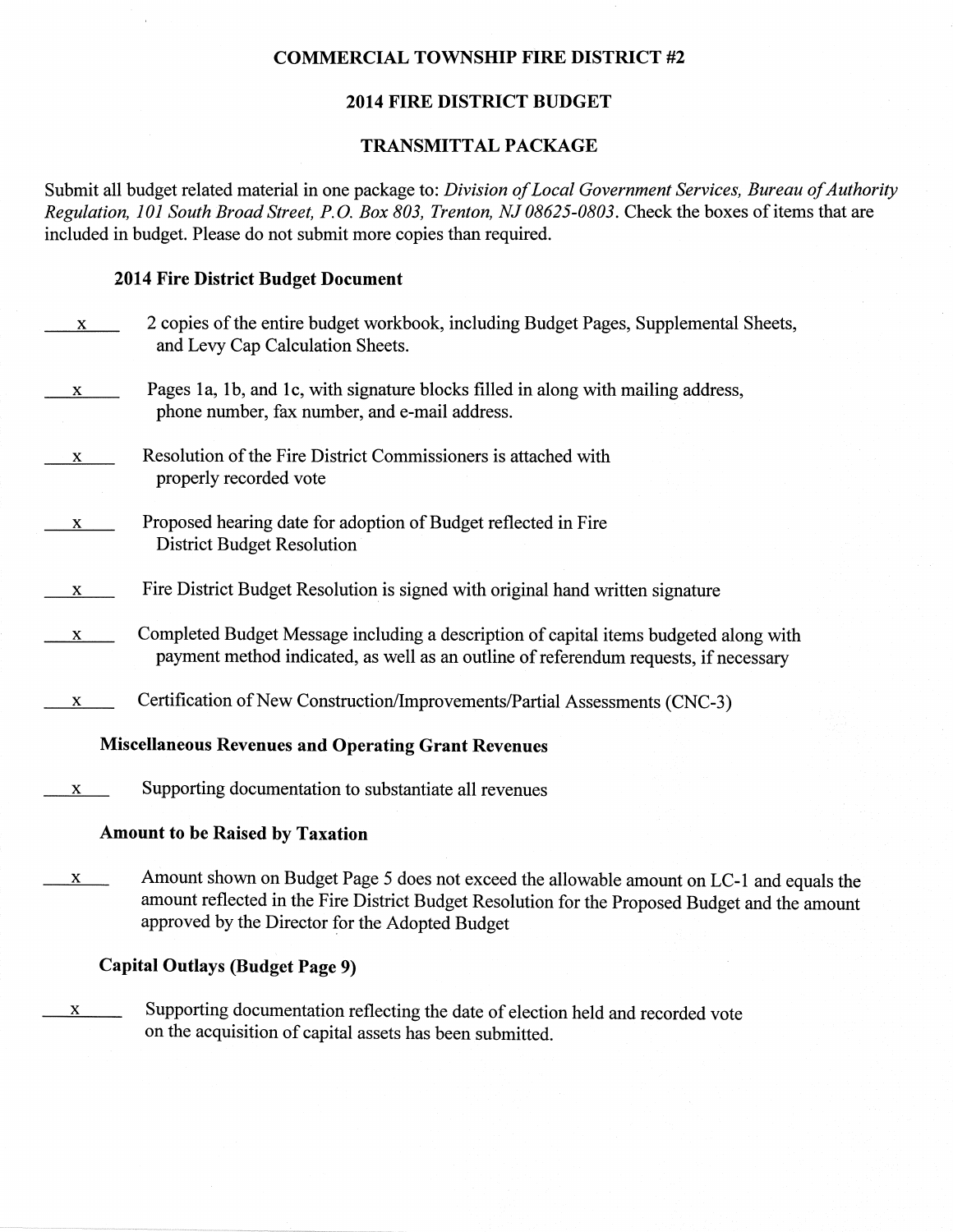#### COMMERCIAL TOWNSHIP FIRE DISTRICT #2

#### 2014 FIRE DISTRICT BUDGET

#### TRANSMITTAL PACKAGE

#### Supplemental Schedules

- The beginning Unrestricted and Restricted Fund Balances agree to the December 31,2012 Fire District Audit Report X
- The debt service schedules include the date of voter approval along with the date of findings received from the Local Finance Board x

#### Length of Service Award Program (LOSAP) - If applicable

Page 3 has been completed

The amount of the contribution is shown on Page 8

(Official's signature)

Joseph Klaudi (Name)

> Secretary (Title)

(856) 558-7345 (856) 785-1538 (Work Phone Number) (Fax Number)

> 856-558-7345 \_ (Home Phone Number)

 $Joe.klaudi@big3 precision-nj.com$ (E-mail)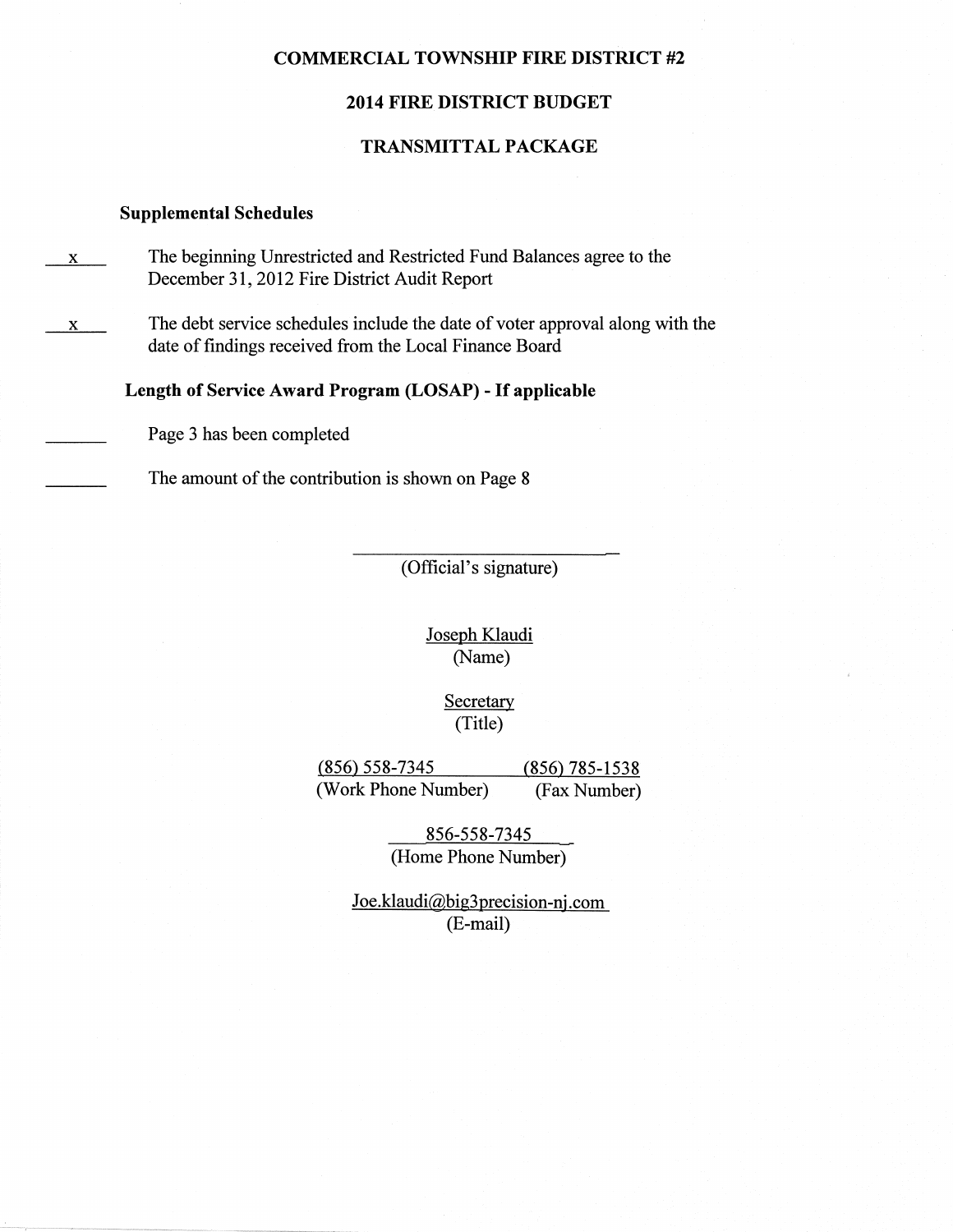2014

### **COMMERCIAL Township**

### FIRE DISTRICT NO.2 BUDGET

#### FISCAL YEAR: From January 1, 2014 to December 31, 2014

#### For Division Use Only

#### **CERTIFICATION OF APPROVED BUDGET**

It is hereby certified that the approved Budget made a part hereof complies with the requirements of law and the rules and regulations of the Local Finance Board, and approval is given pursuant to N.J.S.40A: 5A-11.

> State of New Jersey Department of Community Affairs Director of the Division of Local Government Services

By Date

#### **CERTIFICATION OF ADOPTED BUDGET**

It is hereby certified that the adopted Budget made a part hereof has been compared with the approved Budget previously certified by the Division, and any amendments made thereto. This adopted Budget is certified with respect to such amendments and comparisons only.

> State of New Jersey Department of Community Affairs Director of the Division of Local Government Services

By Date

PAGE <sup>1</sup>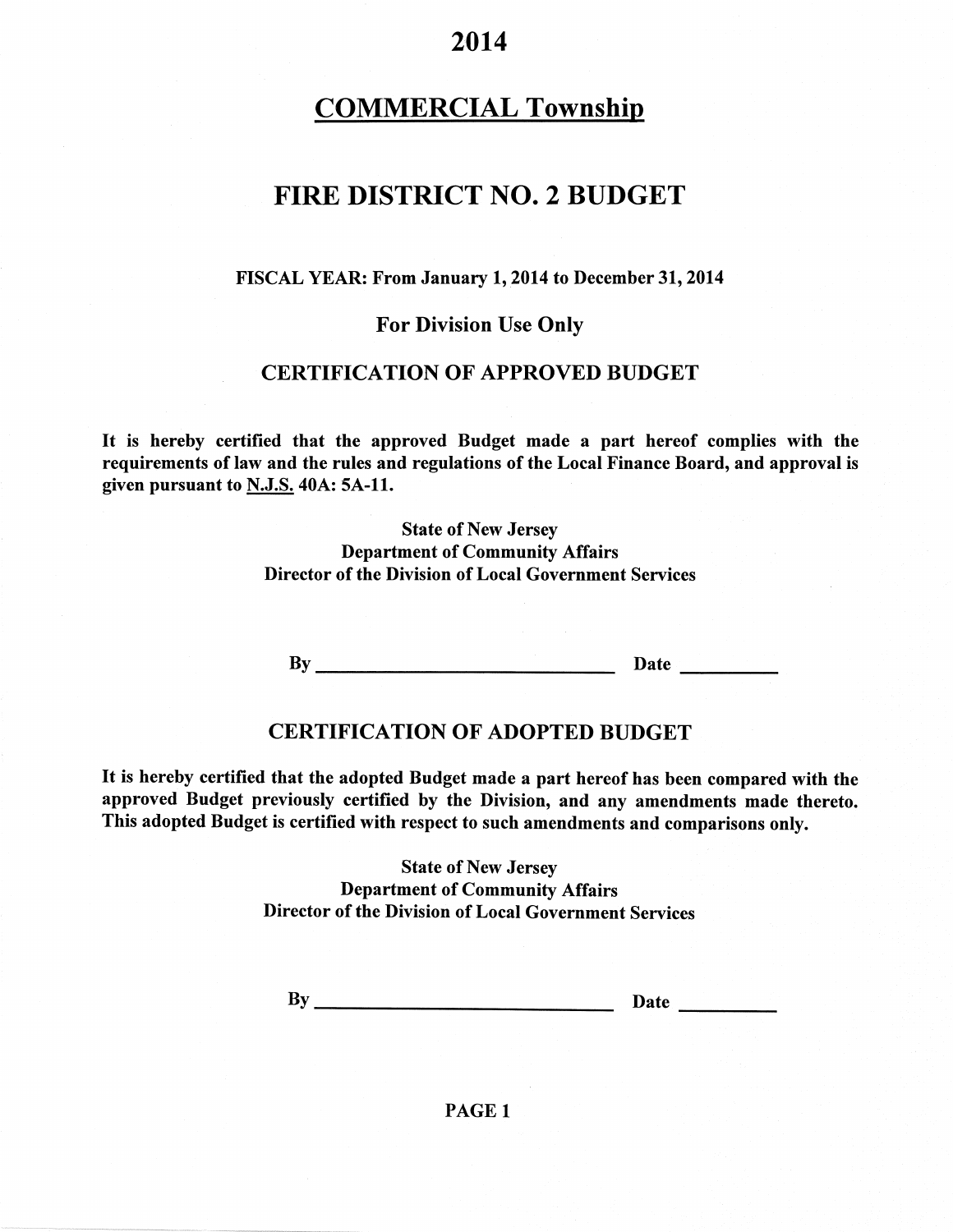### PREPARER'S CERTIFICATION

### 2014

### COMMERCIAL Township

### FIRE DISTRICT NO.2 BUDGET

#### FISCAL YEAR: From January 1, 2014 to December 31, 2014

It is hereby certified that the COMMERCIAL Fire District No. 2 Budget, including both the Annual Budget and the Supplemental Schedules appended hereto, represents the Board of Commissioner's resolve with respect to statute in that; all estimates of revenues, including the amount to be raised by taxation to support the district budget, are reasonable, accurate and correctly stated, all items of appropriation are properly set forth and in itemization, form and content, the budget will permit the exercise of the comptroller function within COMMERCIAL Fire District No. 2.

It is fufher certified that all proposed budgeted amounts and totals are correct. Also I, hereby, provide reasonable assurance that all assertions contained herein are accurate and all Supplemental Schedules required are completed and attached.

(Preparer's signature)

Nightlinger. Colavita. & Volpa. P.A.

991 S. Blackhorse Pike

Williamstown. New Jersey 08094

(856) 629-1040, ext 118

(8s6\ 728-224s (Fax)

rav@colavita.net (E-mail)

#### PAGE la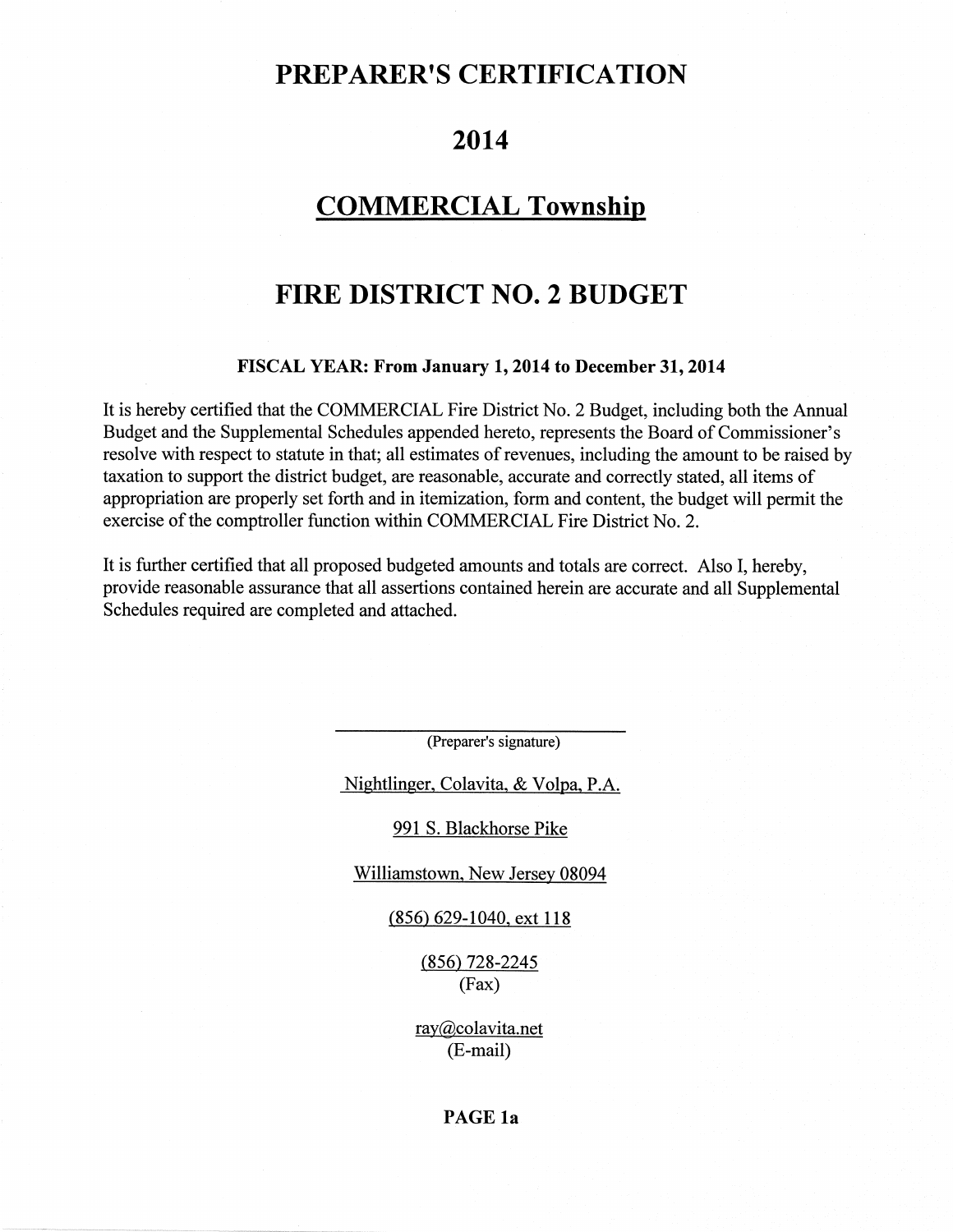## PREPARER'S CERTIFICATION OTHER ASSETS

### 2û14

### COMMERCIAL Township

### FIRE DISTRICT NO.2 BUDGET

#### FISCAL YEAR: From January 1, 2014 to December 31, 2014

It is hereby certified that operating appropriations as reported in this annual budget, included on Supplemental Schedule Page 55-6, for the acquisition of Other Assets not included, as Capital Outlays are Non-Bondable Assets. The Board of Commissioners has determined that the aforementioned Other Asset appropriation(s) do not meet the criteria for bonding pursuant to the Local Bond Law (N.J.S.A.40A: 2-l et. seq.) and more specifically, as it pertains to the expected useful life of the asset, pursuant to N.J.S.A. 40A: 2-21.

It is further certified that the Other Asset appropriation(s) as reported above herein have been determined not to be Capital Assets pursuant to N.J.S.A. 40A: 14-84 and 404: 14-85. Therefore the election has been made to treat such Other Assets as Operating Appropriations: Current Operating Expenses, pursuant to N.J.S.A. 40A: 14-78.6.

(Preparer's signature)

Nightlineer. Colavita. & Volpa. P.A.

#### 991 S. Blackhorse Pike

Williamstown. New Jersey 08094

#### $(856)$  629-1040. ext118

(856) 728-2245 (Fax)

ray@colavita.net (E-mail)

#### PAGE lb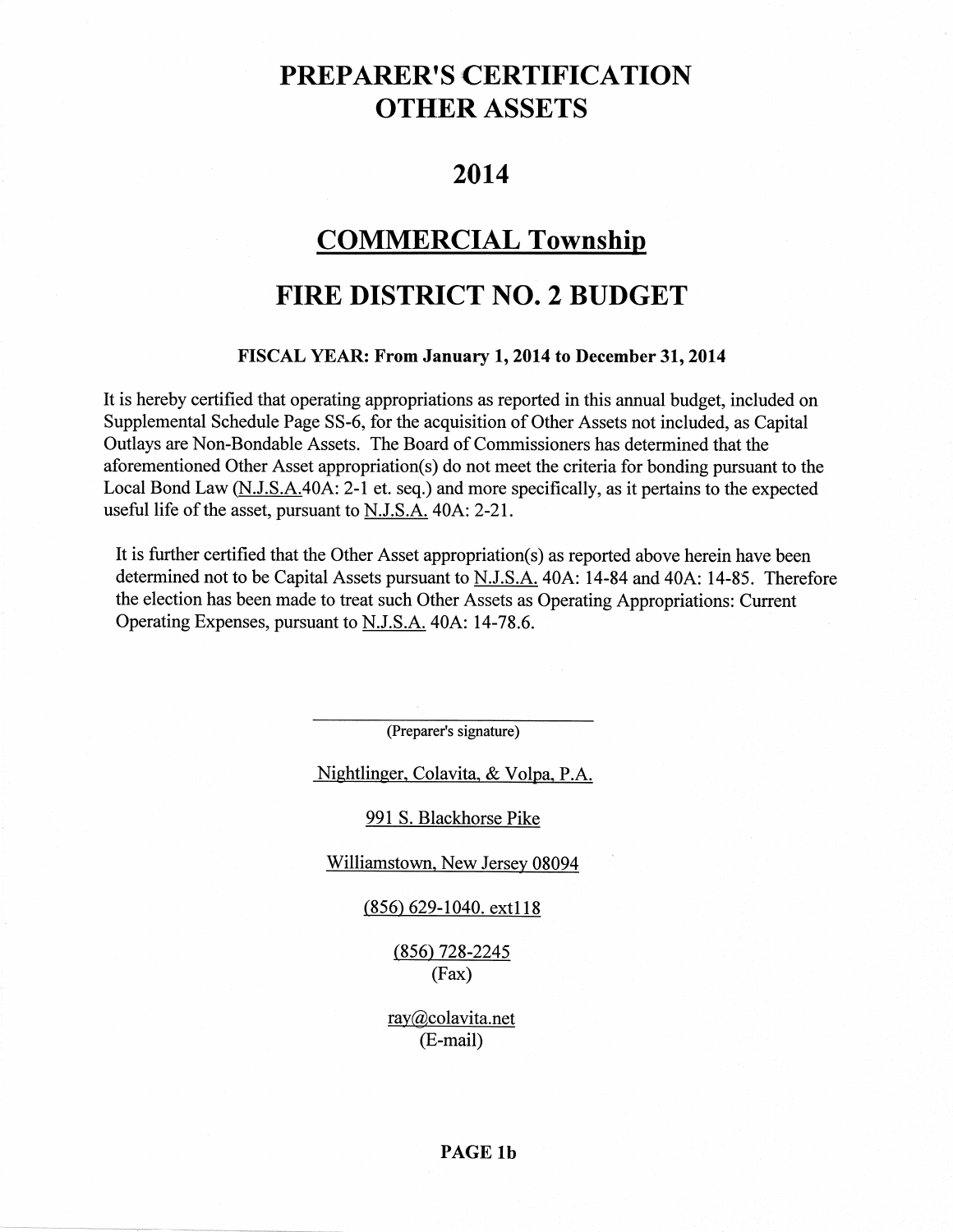### APPROVAL CERTIFICATION

### 2014

### COMMERCIAL Township

### FIRE DISTRICT NO.2 BUDGET

#### FISCAL YEAR: From January 1,2014 to December3l,20l4

It is hereby certified that the Fire District No. 2 Budget, including Supplemental Schedules appended hereto, are a true copy of the Annual Budget approved by resolution by the Board of Commissioners of the COMMERCIAL Township Fire District No. 2, at an open public meeting, held pursuant to  $N.J.A.C. 5:31-2.4$ , on the 4th day of November, 2013.

It is further certified that the recorded vote appearing in the resolution represents a not less than a majority of the full membership of the Board of Commissioners thereof.

(Secretary's signature)

Joseph Klaudi

COMMERCIAL Twp. Fire District No. 2

P.O. Box 45

Mauricetown. NJ 08329

 $(856)$  785-1122

 $(856)$  785-0129 (Fax number)

 $Joe.klaudi@big3 precision-nj.com$ (E-mail)

PAGE lc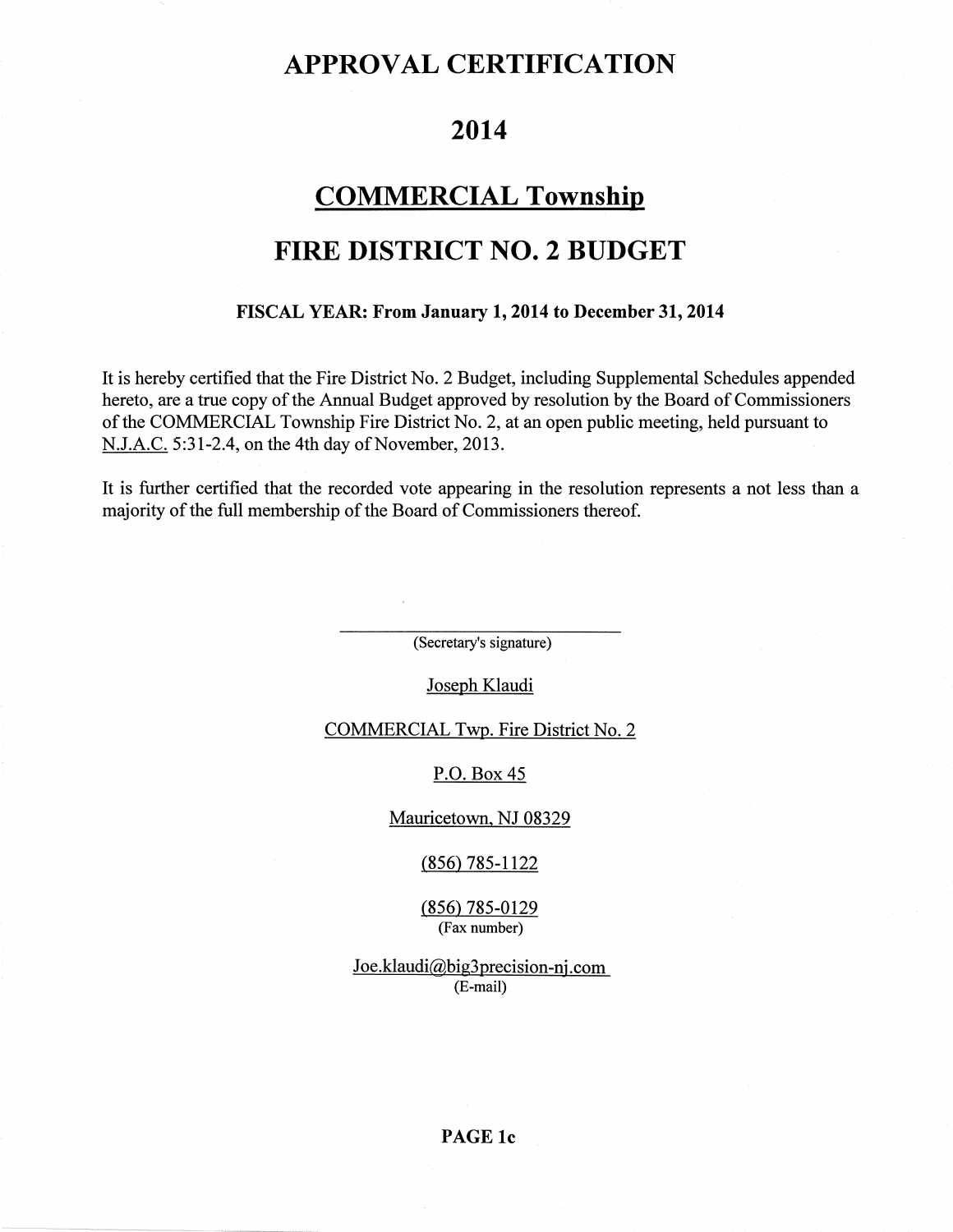# 2014 Fire District Information

| Name of Fire District: | <b>COMMERCIAL TOWNSHIP FIRE DISTRICT #2</b>   |  |    |       |
|------------------------|-----------------------------------------------|--|----|-------|
| Address:               | <b>PO BOX 45</b>                              |  |    |       |
| City, State, Zip:      | 08329<br><b>NJ</b><br><b>Mauricetown</b>      |  |    |       |
| <b>Phone Number:</b>   | 856-785-1538<br>856-785-1122<br>Fax:          |  |    |       |
|                        |                                               |  |    |       |
| Preparer's Name:       | Raymond Colavita                              |  |    |       |
| Preparer's Address:    | PO Box 799                                    |  |    |       |
| City, State, Zip:      | Williamstown                                  |  | NJ | 08094 |
| Preparer's #,          | 856-728-2245<br>Fax:<br>856-629-1040 ext. 118 |  |    |       |
| Preparer's Cell #:     |                                               |  |    |       |

Please fill out the following information regarding this Fire District:

| Chairman:     | Ronald Sutton             |      |              |
|---------------|---------------------------|------|--------------|
| Phone Number: | 609-381-0253              | Fax: | 856-785-1538 |
| E-mail:       | Ronal.sutton1@comcast.net |      |              |

| Secretary:           | Joseph Klaudi                   |      |              |
|----------------------|---------------------------------|------|--------------|
| <b>Phone Number:</b> | 856-558-7345                    | Fax: | 856-785-1538 |
| E-mail:              | Joe.klaudi@big3precision-nj.com |      |              |

| Treasurer:    | Leslie Berry |     |              |
|---------------|--------------|-----|--------------|
| Phone Number: | 609-364-4140 | Fax | 856-785-1538 |
| E-mail:       |              |     |              |

| Name of Auditor:  | Raymond Colavita, CPA, RMA           |  |              |       |
|-------------------|--------------------------------------|--|--------------|-------|
| Name of Firm:     | Nightlinger, Colavita, & Volpa, P.A. |  |              |       |
| Address:          | 991 S Blackhorse Pike                |  |              |       |
| City, State, Zip: | Williamstown                         |  | NJ           | 08094 |
| Phone Number:     | 856-629-1040 ext. 118<br>Fax:        |  | 856-728-2245 |       |
| E-mail:           |                                      |  |              |       |

| Membership of Board of Commissioners (Full Name) | Title         |
|--------------------------------------------------|---------------|
| Sutton                                           | Chairman      |
| Hundt                                            | Vice-Chairman |
| Berry                                            | Treasurer     |
| Klaudi                                           | Secretary     |
| Sheppard                                         | Commissioner  |
|                                                  |               |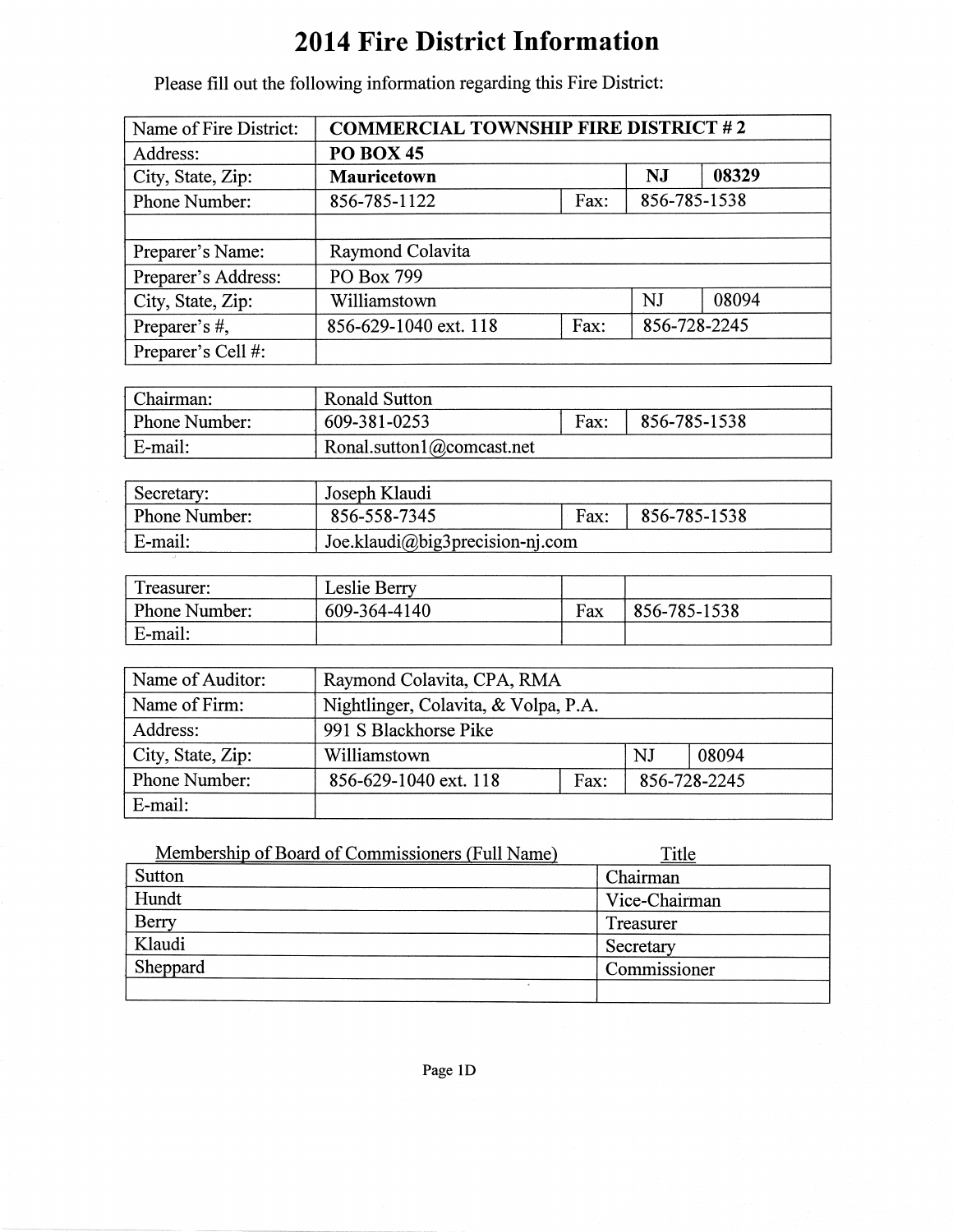# 2014 Fire Ðistrict Information Internet Web Site Information and Certification

| THE DISLIELD WOU INTO THE |                                                                                                                                                                                                                                                                                                                                                             |  |
|---------------------------|-------------------------------------------------------------------------------------------------------------------------------------------------------------------------------------------------------------------------------------------------------------------------------------------------------------------------------------------------------------|--|
|                           | All fire districts shall maintain either an Internet website or a webpage on the municipality's Internet website. The<br>purpose of the website or webpage shall be to provide increased public access to the fire district's operations and<br>activities. NJSA 40A:14-70.2 requires the following items as the minimum requirement for public disclosure. |  |
|                           | A description of the fire district's mission and responsibilities                                                                                                                                                                                                                                                                                           |  |

 $\Box$  Commencing with 2013, the budgets of at least three consecutive fiscal years

 $\perp$ 

Fire District's Web Address

 $\Box$  The most recent Comprehensive Annual Financial Report (Unaudited) or similar financial information

Commencing with Calendar Year Ending 2012, the annual audits of at least three consecutive fiscal years

The fire district's rules, regulations, and official policy statements deemed relevant by the commissioners to the interests of the residents within the district

 $\Box$  Notice posted pursuant to the "Open Public Meetings Act" for each meeting of the board of fire commissioners, setting forth the time, date, location and agenda of each meeting

**the Beginning January 1, 2013, the approved minutes of each meeting of the board of fire commissioners** including all resolutions of the commission and their committees; for at least three consecutive fiscal years

The name, mailing address, electronic mail address and phone number of every person who exercises day-to-day supervision or management over some or all of the operations of the fire district

n <sup>A</sup>fist of attorneys, advisors, consultants and any other person, flrm, business, partnership, corporation or other organization which received any remuneration of \$17,500 or more during the preceding fiscal year for any service whatsoever rendered to the fire district but shall not include volunteers receiving benefits under a length of service award program (LOSAP)

It is hereby certified by the Chairman, that the Fire District's web site or web page as identified above complies with the minimum statutory requirements of NJSA 40A:14-70.2 as listed above. A check in each of the above boxes signifies compliance.

Name of Chairperson Certifying compliance

Signature

Page 1E